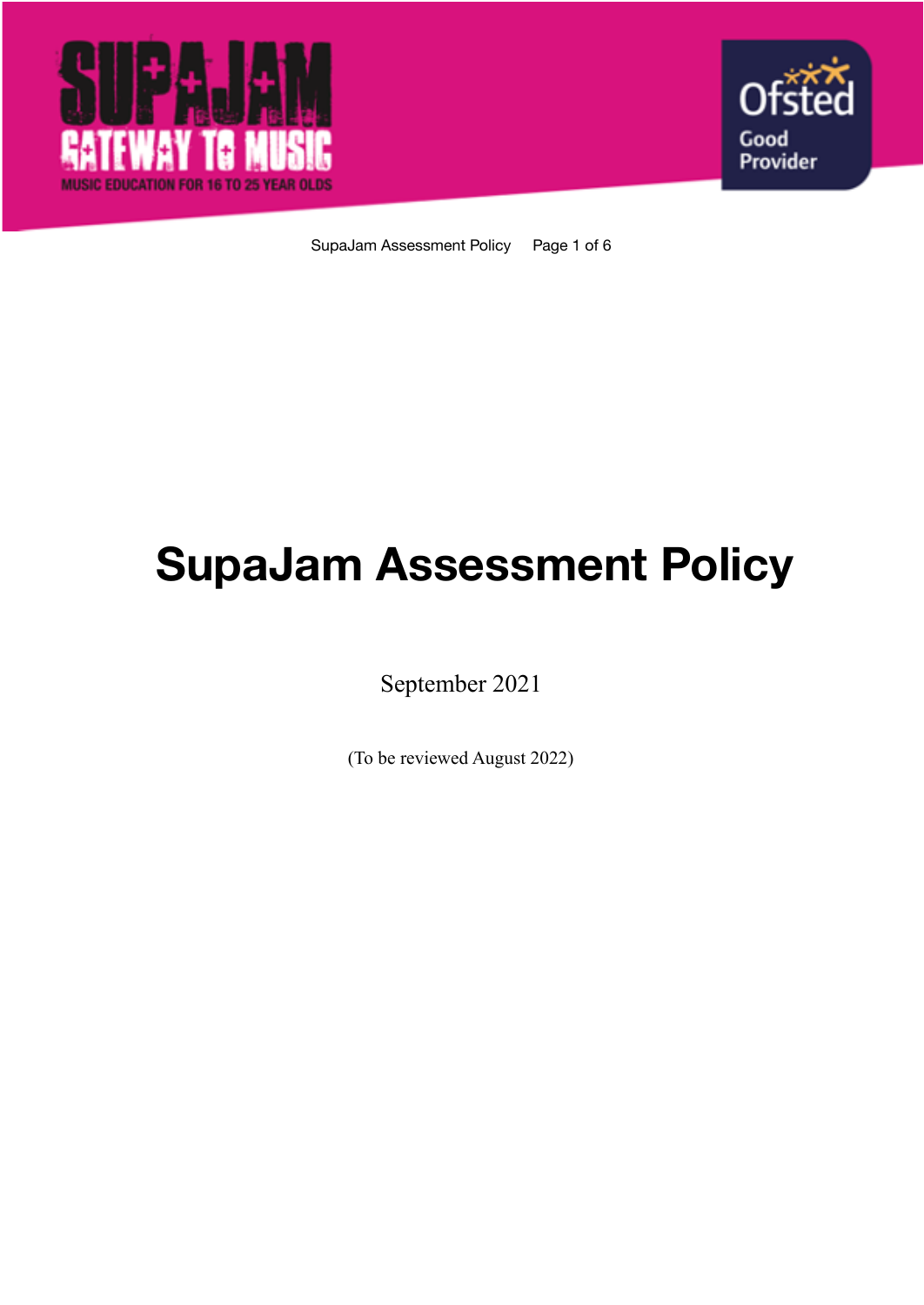## **Purpose of this document:**

This policy is to support the continuous improvement of internal and external assessment by providing guidelines for staff and students about their responsibilities in the process of assessment. This document will help ensure best practice in assessment and in internal and external verification/standardisation.

SupaJam will make every effort to ensure, through its Quality Assurance and Improvement systems and procedures, that students are able to achieve their qualification aims to the maximum of their ability and potential, supported by high quality assessment processes, and effective, timely feedback.

### **Student Assessment Entitlement:**

All students are entitled to receive an assessment that is fair, rigorous, regular and appropriate for the courses and programmes being followed. It must also be ensured that assessment, verification, standardisation and moderation procedures are in accordance with awarding body requirements.

Students are entitled to assessment that will be used in planning, learning, and in monitoring students' progress. It will be sensitive to the needs of individual students, and reflect the context in which learning takes place, and where achievement is tracked, recorded and accredited. This also includes considering an accreditation of prior learning as part of planning.

Feedback of progress by students, against agreed criteria for assessment, is the cornerstone of this entitlement, and this must be clear, timely and transparent. This entitlement is regardless of ethnicity, gender, age, learning difficulty or disability.

#### **Vision:**

Assessment and reporting will provide students, teachers, parents and carers with accurate information as to the progress of students in relation to their programmes of study in line with National Standards, along with an understanding of steps for further progress.

## **Objectives:**

- To ensure all aspects of assessment are realistic in terms of teacher workload.
- To ensure assessment is used to inform planning, teaching and intervention in the classroom and across SupaJam.

#### **Assessment Principles:**

- 1. Assessments are designed to enable students to demonstrate achievement of the requirements of the units and elements of a programme.
- 2. Support, where appropriate, is offered to students to enable them to meet the required standards by providing equality of access to assessment, and through additional tutorial or learning support where individuals require this, in order to progress with their programme of study.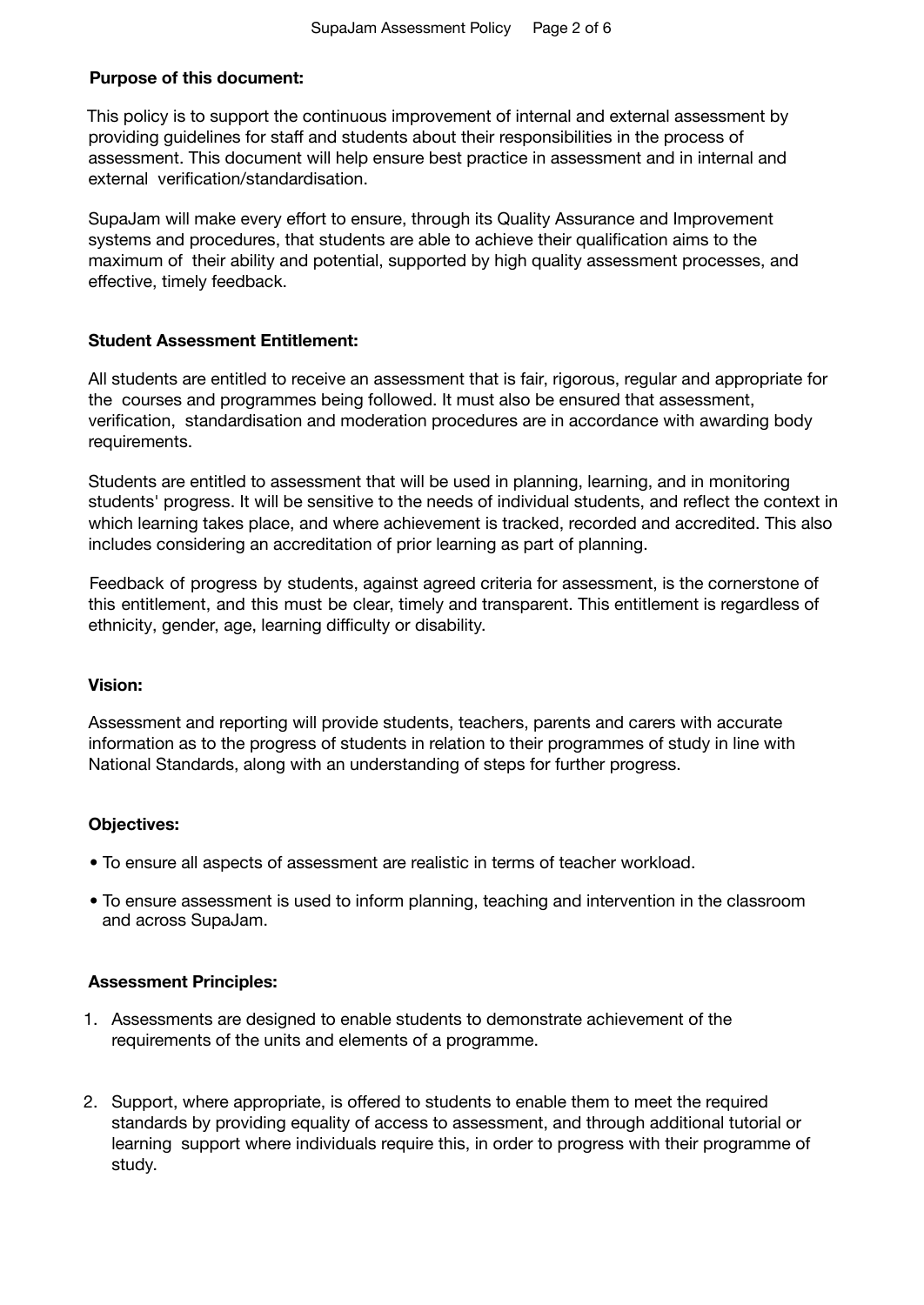- 3. Special arrangements for assessment may be made where appropriate, and where prior agreement has been made with the Internal Verifier.
- 4. Clear guidelines are provided for assessors and students, both in the operation of formative assessment (initial marking) and summative assessment (final marking following any resubmission) during the programmes and in the feedback of assessments to students, in order to enable them to plan and regulate the effectiveness of their own learning.

#### **SupaJam operates an assessment policy which:**

1. Aims to provide fair, timely and informed feedback and assessments for all students.

2. Complies with the examination and assessment regulations of accredited awarding bodies and qualifications.

3. Includes a written procedure for appeals against unfair assessment. (Please refer to our Student Complaints, Conflicts of Interest and Appeals Procedure for more information.)

4. Entitles all students to initial diagnostic assessment and appropriate follow-up learning support for Maths, English and RSL Diplomas.

- 5. Assesses the support needs of all students upon entry, to be provided where needed.
- 6. Actively promotes SupaJam's Equality and Diversity Policy.

#### **SupaJam's Responsibilities in the Assessment Process**

#### **SupaJam's aims:**

- 1. To provide all students with an outline of their programme and awarding body assessment requirements alongside details of appeals and malpractice policies/processes.
- 2. That all assessments will be accompanied by an assignment brief where appropriate, which clearly states the criteria for successful completion of the assessment.
- 3. That learning objectives will be used in order to communicate to students what is expected for success within that lesson.
- 4. During each lesson, teachers will systematically and effectively check every student's progress in relation to the learning objectives and plan effective intervention within that and subsequent lessons where needed.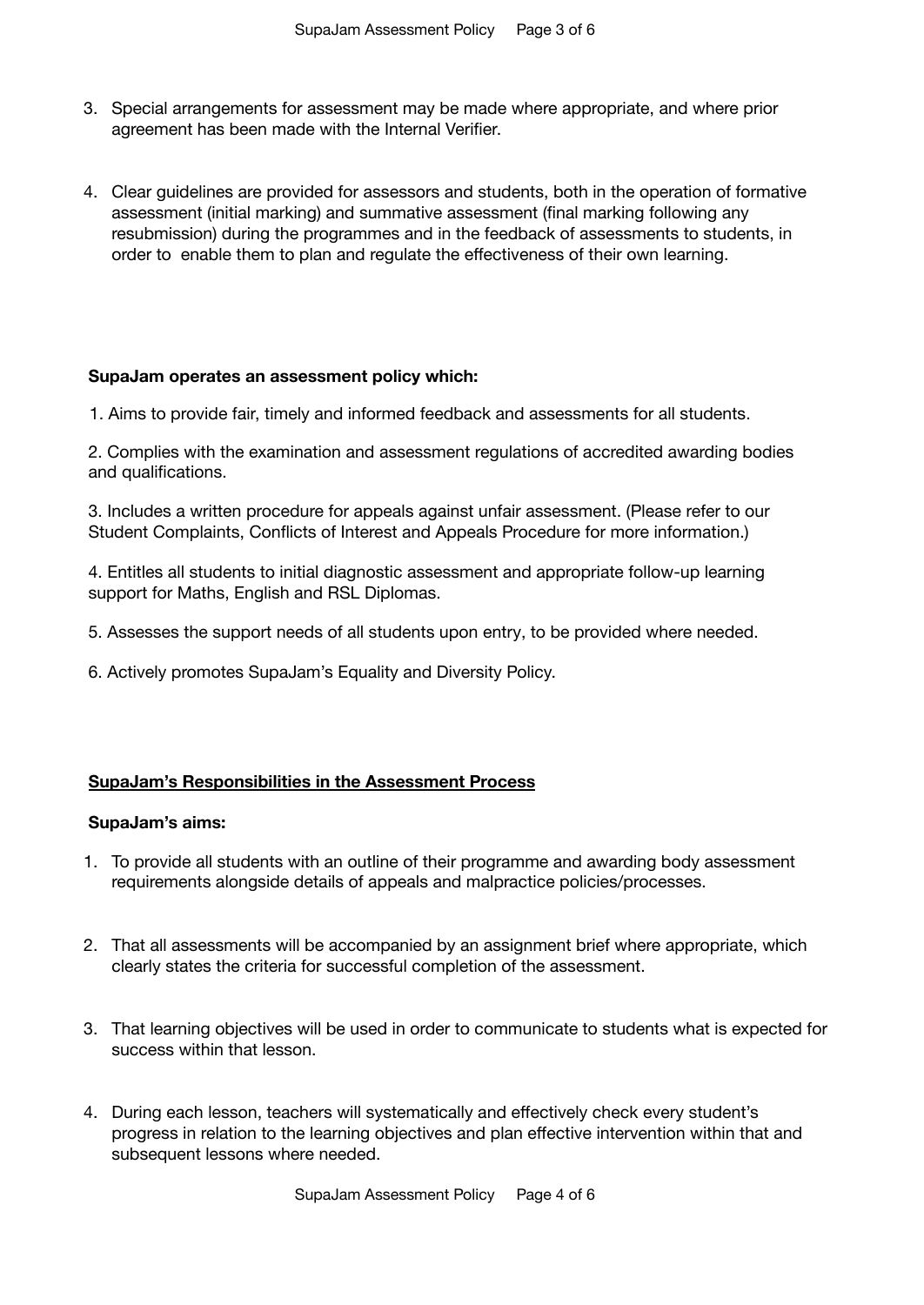- 5. All processes of informal assessment relating to awarding bodies' requirements will be supervised by Administration, who will maintain records of entries, individual achievements by students and claim all and unit certification.
- 6. That Assessors and Internal Verifiers (IVs) will meet the awarding bodies requirements. Assessors/IVs in training will have their decisions countersigned by an approved Assessor/IV. Internal assessment will not be completed by an Internal Verifier on their own work, to ensure VACSR standards are met.
- 7. That sufficient internal assessments will be sampled through internal verification, to meet awarding body requirements. Samples will consist of 5 students or 20% of students per level of study (whichever is the lesser amount), ensuring that: a) every student has work internally verified at least once within the academic year, b) all RSL modules delivered in the academic year are sampled and, c) each individual assessor has their grading internally verified within the sample. Where IV samples produce reports of significant error or inaccurate grading responses, the sample will then be increased to a 50% or 100% sample; whichever the IQA feels is more appropriate in that instance.
- 8. That clear, effective and constructive feedback from all assessments will be provided to all students on a feedback sheet which will include marks/grades, written feedback and action planning.
- 9. That internal and external moderation will take place regularly, using students' assessed work/ portfolios, to meet the requirements of awarding bodies, ensuring appropriate standardisation of assessment and consistency by all staff involved within the assessment process.
- 10. To supply an appropriate amount of equipment and resources to support assessment, which will be maintained at a level to meet current awarding body requirements.
- 11. That opportunities to be re-assessed, to resubmit work or to appeal against an assessment decision will be made available to all students as appropriate, and in accordance with awarding body and qualification requirements.
- 12. SupaJam expects that students will undertake assessments and/or exams when they are at an appropriate level and standard to successfully achieve the required outcome. Where a student is unsuccessful in achieving their outcome, SupaJam will support a further resit.
- 13. That students will be given an opportunity to complete formal assessment/exams in a timely manner. Where a student is unsuccessful in achieving the formal assessment/exam, they will be given further opportunities to achieve within the academic year, where the examining windows/opportunities exist.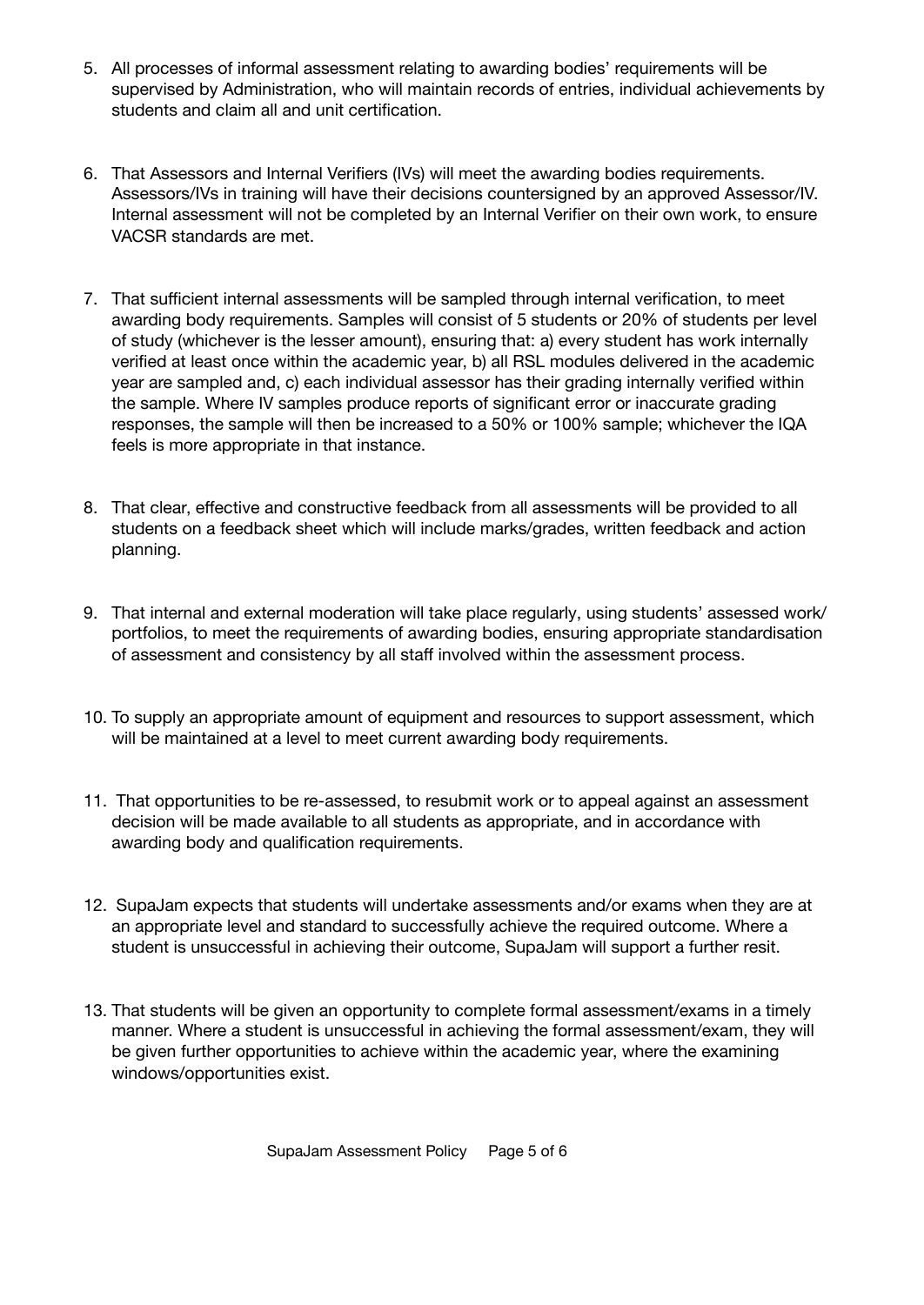- 14. That standardisation activities are undertaken throughout the academic year to ensure consistency in assessment and informal verification, and that students' work meets the required standards.
- 15. To ensure that regular reviews of the students individual progress will be undertaken, which will incorporate constructive feedback from all relevant staff involved in assessing a students' progress. The level teacher will provide an overview of each student's overall progress against targets for assessment and will be responsible for reporting progress or improvement issues to the student, and/or parents if appropriate.
- 16. To provide regular and constructive reporting of both actual formative assessment outcomes and predictive summative assessment outcomes for students, parents and employers, as appropriate, and in accordance with awarding body requirements.
- 17. All SupaJam staff involved within a process of assessment will be provided with sufficient information training and up-to-date qualifications, where required, together with recent industrial experience, as appropriate, to meet an awarding body's requirements, and to fully implement SupaJam's policy and guidelines regarding assessment.

## **The Students' Responsibilities in the Assessment Process:**

## **The student is required:**

- 1. To attend all classes punctually.
- 2. To produce work for formative and summative assessment, in line with awarding body requirements or for submission to an awarding body, as required by the assessor.
- 3. To undertake placement/residential commitments as required by course guidelines.
- 4. To attend examinations, assessments (including IV and EV visits) and submit work as required for assessment, providing in advance of an assessor's/IV meeting information on any exceptional personal circumstances which may have affected performance and which s/he may wish to be taken into account.
- 5. If the student fails to attend examinations, assessments (EV visits) or to submit/resubmit work for assessment without good cause, the assessors have the authority to deem that the student has failed the assessment.
- 6. If the student is found to have misled or attempted to gain unfair advantage, assessors have the authority to deem the student to have failed part or all of the assessment and to determine whether or not the student will be permitted to be reassessed.